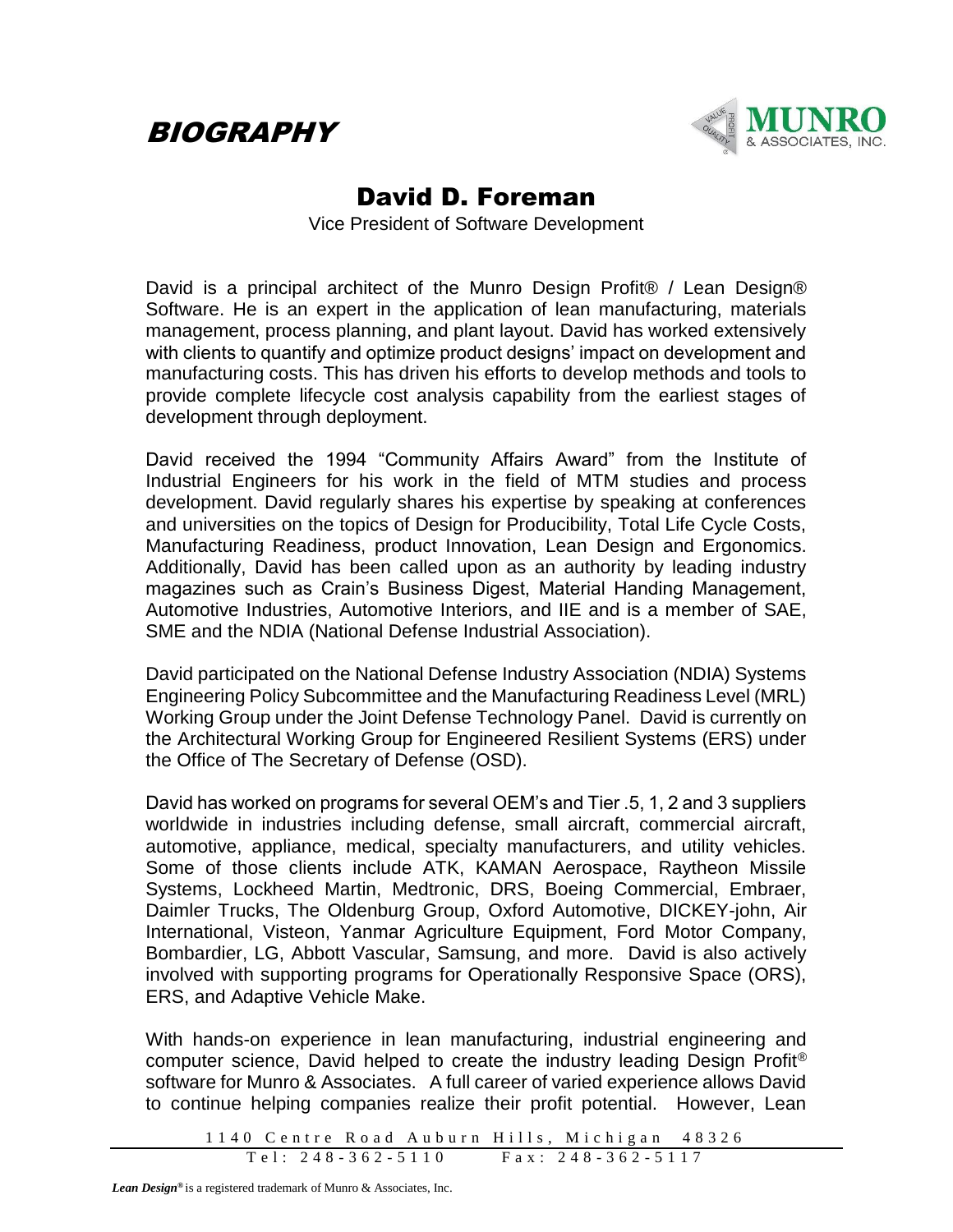Design® and Manufacturing are only the start of David's expertise. He has also developed Design Profit®'s TRL, MRL and SRL tools which can reap dramatic savings for customers who need to understand their products producibility early in the R&D process. These tools help validate design concepts to enhance product quality, lower worker compensation costs, and increase profitability.

David not only provides consulting services. He also oversees many aspects of the business operations including Global Partners, Software Development, IT, ISO, Defense Contract Management, and FSO responsibilities. For the last 23 years David has played a vital role in the growth of Munro & Associates, Inc.

David joined Munro in 1994 from Manns & Kinney, an industrial engineering and ergonomics software developer and consulting firm. From 1986 to 1990 David proudly served in the United States Army where he was in the Signal Core and assigned to the 112<sup>th</sup> Military Intelligence Brigade located at Fort Devens, Massachusetts. While serving in the military, David received the Army Expert Shooting Badge, the Army Good Conduct Medal, the Army Achievement Medal, and the Army Commendation Medal. David attended the United States Army Soldier Support Institute in Indianapolis where he earned his degree as a programmer analyst.

Some of David's major consulting program activities include:

- Currently on the Engineered Resilient Systems (ERS) Architectural Working Group: ERS is under the Department of Defense, Science and Technology portfolio. The objective is to mitigate new and emerging technologies thru science and engineering.
- Currently supporting Operationally Responsive Space (ORS): ORS Office is working with the broader space community to provide "assured space power focused on timely satisfaction of Joint Force Commanders' needs." The end state of the ORS concept is the ability to address emerging, persistent, and/or unanticipated needs through timely augmentation, reconstitution, and exploitation of space force enhancement, space control, and space support capabilities.
- Supported a client working under DARPA's Adaptive Vehicle Make (AVM): AVM addresses revolutionary approaches to the design, verification, and manufacturing of complex defense systems and vehicles.
- Manufacturing Facility, Heavy Equipment: David was the Program Manager overseeing business transformation, responsible for managing teams for plant layout and process improvements, wall process, costing, and plant consolidation. Member of the customer's advisory board reporting directly to the CEO.
- National Center for Manufacturing Sciences (NCMS): Conducted a manufacturing readiness assessment of multiple substrate surface treatments to measure the bond integrity of the substrate to carbon fiber for a major Automotive OEM and Tier 1 Materials supplier.